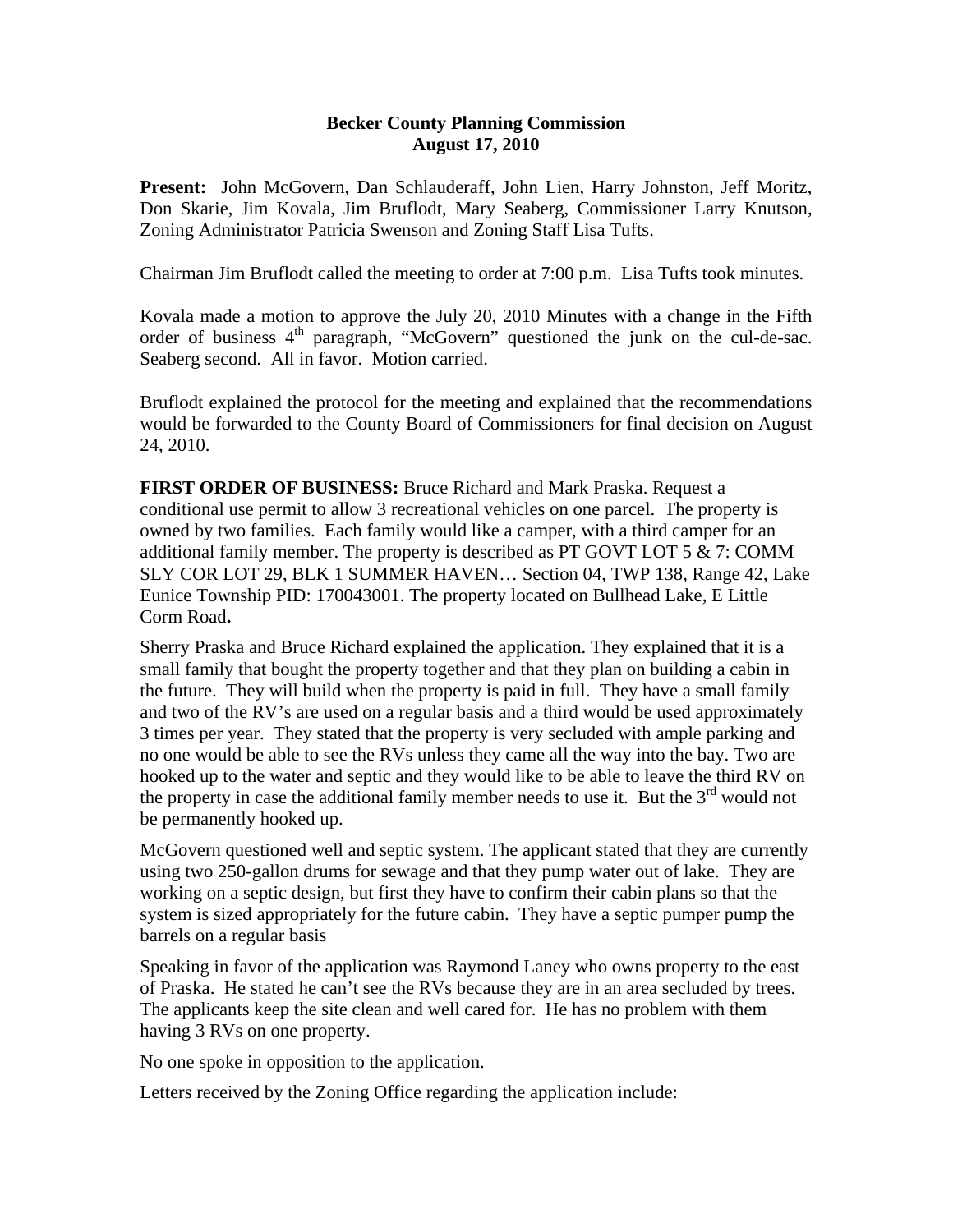Scott Dirks – stating that more than one RV violates the covenants of the development.

Clarion Eilertson – Opposed to approval because natural environment lake and habitat degradation.

Barb Johnson – Opposed to approval because devaluation of home.

Gerald and Sharon Faith – Opposed to approval because should have to abide by same rules as everyone else, starting campground, tax consideration for permanent structures vs. RVs.

Loren Knudsvig Family – Opposed approval because; zoned for one residence per lot, negative impact on spawning beds, devalues homes, no septic system, setting bad precedent.

Mark Holle – Doesn't have a problem with 3 RVs, but would like the stipulation that they be removed each fall and that a new permit be required in the Spring of 2014

Lien asked Swenson for clarification of RV provisions in the zoning ordinance. Swenson stated that one RV could be permitted as a dwelling and one could be allow as a guest cottage for use 7 out of 30 days. Knutson asked for clarification of the required lot size on a Natural Environment Lake. Swenson stated that on this lake the requirement is 600 ft of frontage 240,000 sq ft in area. Bruflodt asked if the applicants were aware of covenants prior to buying the lot. They stated that they were, but the realtor may have misled them in some aspects. They would not have bought the property if they had known that they would not be allowed 3 RVs. Bruflodt the asked them when they plan on building. The applicants estimate in six (6) years. Johnston sought clarification from Swenson as to what year the RV ordinance become effective. Swenson informed him that it was 2005. Johnston believes if the board varies from standards we will open up a lot of problems. Lien agreed and stated that until the standard is changed we need to stick with ordinance. Kovala stated that if the application was approved it would set precedence and campgrounds would be on every lake lot. Seaberg question which method of enforcement the zoning office would use in this circumstance - removal or fines. Swenson stated that in this case removal.

**Motion:** Lien made a motion to deny the application because stated that it doesn't meet criteria of the ordinance. Kovala second. All in favor. Motion carried.

**SECOND ORDER OF BUSINESS:** Ronald & Laurel Johnson. Request approval of an after the fact conditional use permit for a retaining wall in the shore impact zone. The property is described as Cotton lake Beach 2nd Add, Lot 13, Section 11, TWP 139, Range 40. Erie Township, Cotton Lake. PID: 100623000 The property is located at 33426 S Cotton Lake Rd.

Johnson explained the application. He thought the landscaper obtained the necessary permits. Johnson then submitted photos of the property prior to installing the retaining wall. He stated that this area had a natural slope and that no land alteration was necessary to install the block. Lien asked who did work. Johnson stated that a landscaper from Park Rapids completed the work. The landscaper told him that this type of work doesn't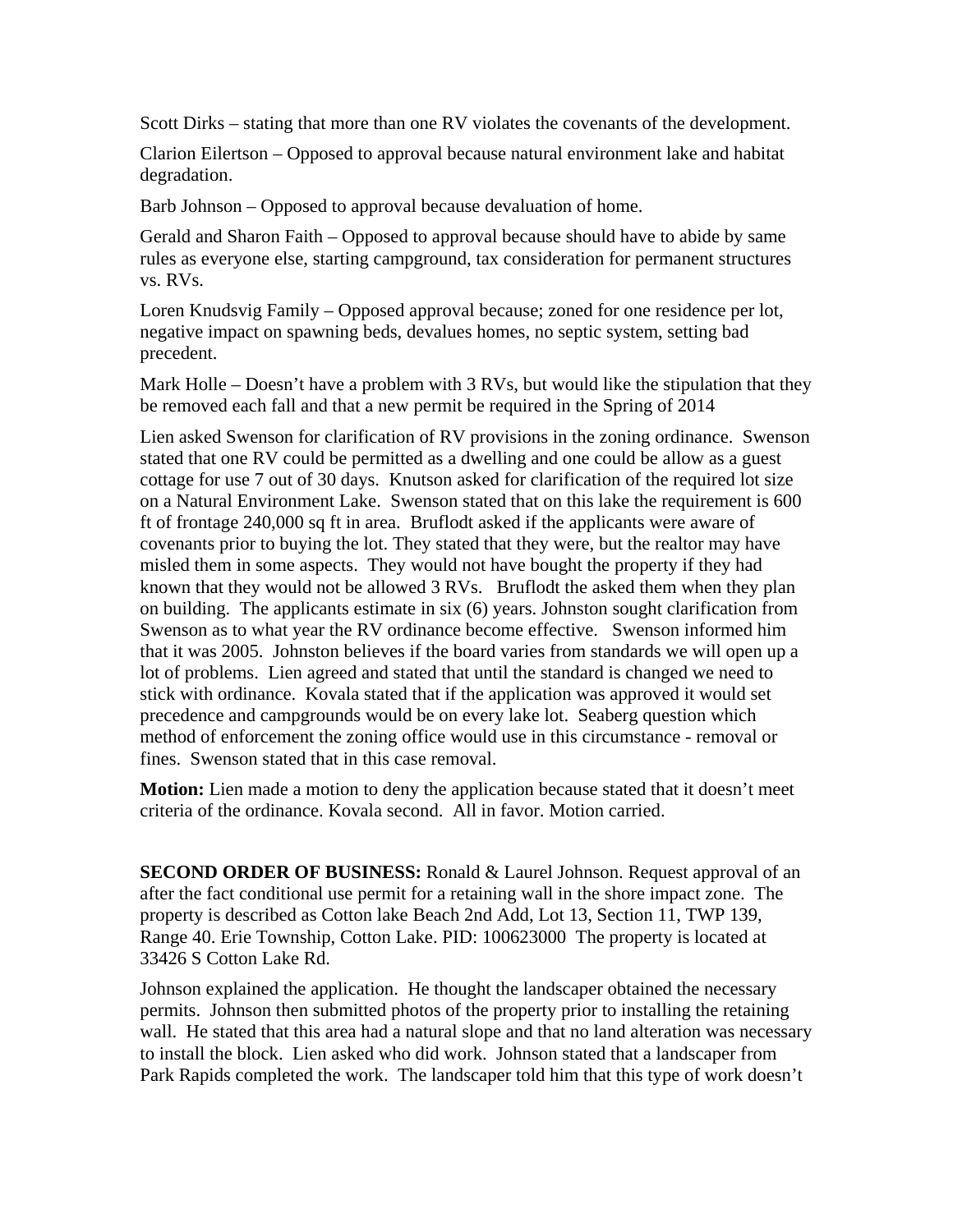require a permit in Hubbard County. Swenson stated that the regulations are a statewide DNR standard.

Lien read the requirements for approving retaining walls from Chapter 6, Section 8 of the Becker County Zoning Ordinance. He stated that these are the only conditions under which a retaining wall can be allowed.

Kathleen Somers spoke in favor of the application. She lives a nearby and is the outgoing president of the lake association. She is fanatical about protecting the lake, she see no feasible alternative to protect the lake. She has received many phone calls from other neighbors and it doesn't bother them. They hope that the Johnson's can keep it the wall.

Kovala stated that in viewing the pictures presented by Johnson he sees no evident erosion problem. The house is relatively new. Somers said this is landscaping to match the house. Knutson stated that it doesn't meet the criteria of the ordinance.

Seaberg stated that someone complained about it and it must be dealt with. Somers stated that it is a fine project and he should be allowed to keep it.

Also speaking in favor of the application, Keith Sanders, neighbor, think that the aesthetics are much better with the project in place than it was prior to its installation.

Written support in favor of the project was received from Kelly and Sandy Grenier, Donna and Gabe Galle, and Kathleen Somers.

Lien stated that the Planning Commission considers applications for retaining walls frequently. Unfortunately many projects have had to have been removed, but the Board can't support the applications because they don't meet the criteria of the zoning ordinance.

Bruflodt stated that in looking at photos, he sees no reason necessary for retaining wall. There is no evidence of erosion. The project looks nice but we can't go on nice when there is no need.

Johnson said that there was some erosion near boathouse that was previously cured with concrete along side the boathouse.

Knutson stated that he viewed the neighborhood and that the neighbor has same slope on his lot and there was not evidence of an erosion problem on either lot.

**Motion:** Kovala made a motion to deny the application for an after the fact conditional use permit for a retaining wall in the shore impact zone because it doesn't meet the criteria of the zoning ordinance. Second Skarie. All in favor. Motion carried.

**THIRD ORDER OF BUSINESS:** Laura and Ronald Knoll. Request approval of a conditional use permit for a boulder retaining wall in the shore impact zone. The wall would be installed to prevent erosion and allow for natural plantings and a beach play area. The property is described as Summer Haven Lot 2, Section 04, TWP 138, Range 42.PID: 171119000, Lake Eunice Township, Little Cormorant Lake The property is located at 15918 E Little Cormorant Rd.

L. Knoll presented pictures of the existing site to the Board. She stated that her property has a lower elevation that the properties on each side of her and that the water from the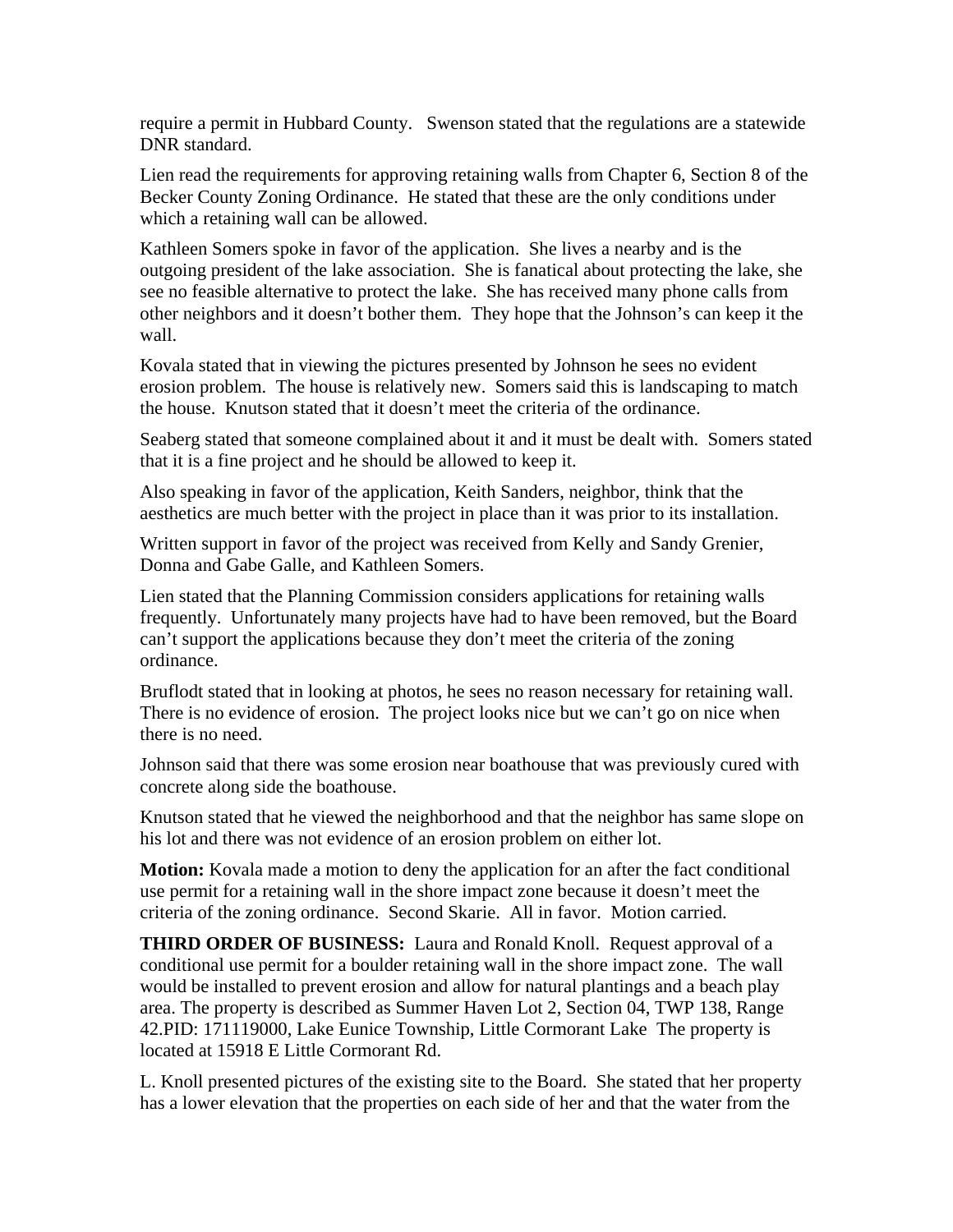neighboring lots washes directly through her lot and over her fire pit. Andy Francis, landscaper, stated that even if gutters, downspouts and French drains were used the neighboring water would still wash out the shoreline. He stated that the lot naturally drops off and he proposed to place riprap and natural plantings to prevent the erosion and keep it looking natural. He was planning on placing a topside swale to divert water from sand area. The left side of the property would have gradual slopes and planting beds. He stated that some bulk needed to be added because the slope can't be held with just riprap.

Bruflodt questioned why wouldn't rip rap work. Francis stated that to bring riprap up to 3:1 slope that is required by DNR specifications the rocks would be 20 feet out in the water. The erosion is not necessarily from wave action but from the upslope.

R. Knoll stated that there is a natural gully that provides drainage from both side properties.

Francis stated that L. Knoll has fallen into the water while mowing the lawn due to the drop off and that the proposed swale would help make the area safer.

Kovala stated that mowing the lawn all the way to the lake is causing the erosion problem. And that if the berms and plantings started further up the slope the erosion could be prevented without a retaining wall. Francis stated that it isn't exactly a retaining wall. Kovala stated that it appears to be a wall from the engineer's drawings and if the lawn wasn't mowed all the way to the lake it, would help stop the erosion.

R. Knoll stated that the fire pit area is always muddy and dirty and no grass will grow in the area.

Francis stated that to the right side of the project, there is an embankment that could be riprapped. L. Knoll stated that the swale behind the wall will stop the water.

Johnston stated that a few boulders and berms would control the water but there is no need for a 4 ft retaining wall. Francis stated that the project location is on east side; Johnston stated if you put berms on west side, you wouldn't need a wall.

Francis says the drawing submitted with the application isn't accurate. The engineer's plans do not adequately show the proposal. Francis says it is a little bit of a retaining wall but not exactly. L. Knoll stated it is hard to maintain the property. R. Knoll wants the shoreline as natural as possible, but more useful. Johnston suggested riprap from fire pit, plantings and berms toward the house.

Francis stated that the erosion isn't caused by wave action, but from the large drop in elevation from the upslope.

Bruflodt questioned whether the proposal was for any type of locking block and what holds the formation? Francis stated that the proposal is for crushed rock and landscaping fabric to hold the formation along with the boulders. Bruflodt questions how this is different from riprap. Francis states that it is not. Johnston thinks that the planning commission should not approve the application, but that zoning office should make a plan to correct the shoreline problem.

Swenson stated that altering over 10 cu yds in shore impact zone, would require an engineered plan. And that she will consult with the DNR over riprap standards.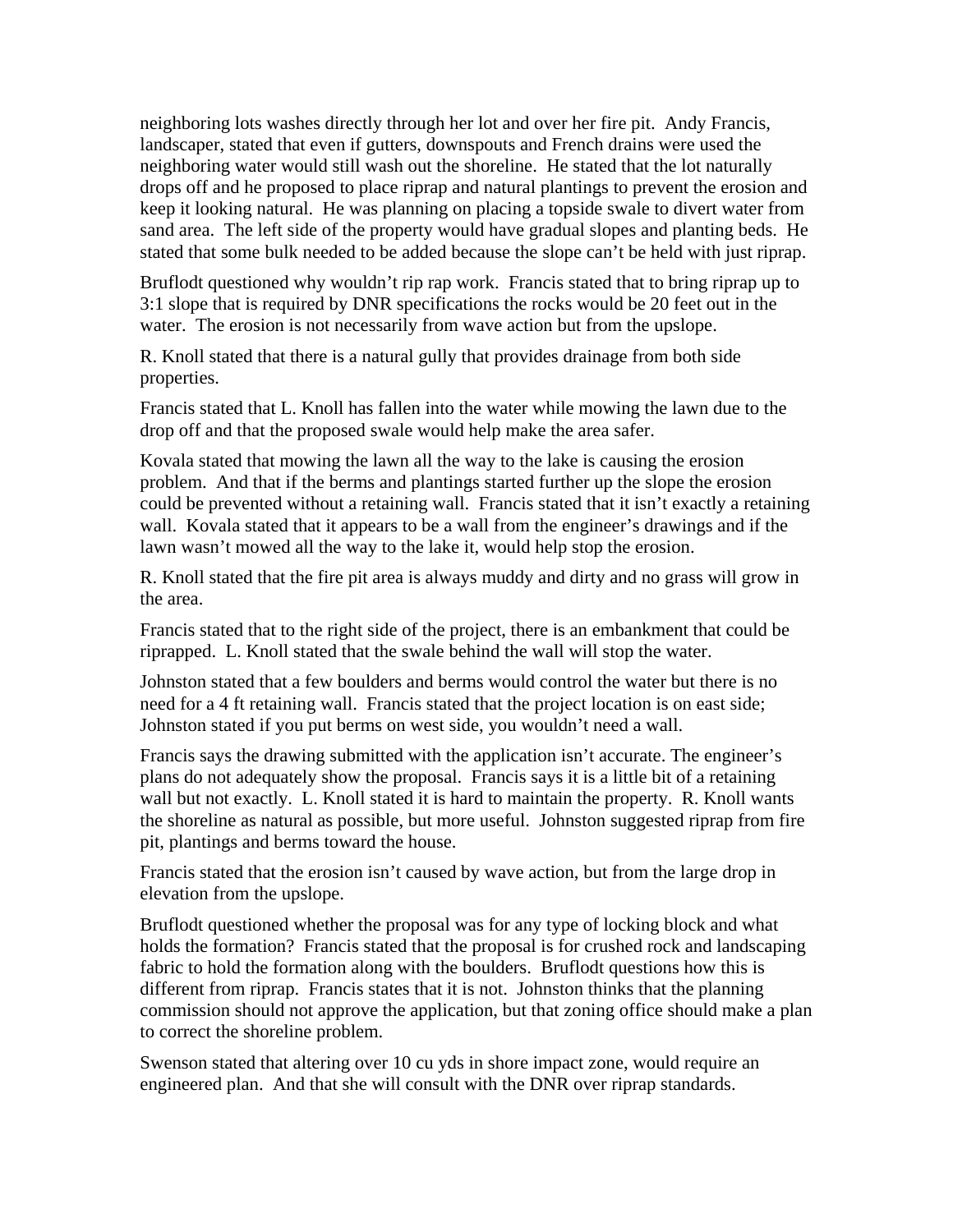Bruflodt stated that the applicant may wish to consider tabling their application due to 60 day rule, and that he is not convinced that retaining wall is necessary. L. Knoll stated that she really didn't want a wall. Johnston doesn't think that engineered plan is necessary. Knutson stated that there is no point in tabling because it can't be approved.

Lien doesn't think the shoreline plan is appropriate. He would like to see elevations and thinks that riprap would solve the problem. Lien also would like more information as to whether this project is functional or esthetic. Francis stated that native plants will make it look more natural.

L. Knoll would like to make east side useable. Johnston stated that the shoreline currently has reasonable use.

No one spoke in favor of the application. No one spoke in opposition to the application.

Moritz questioned definition of retaining walls. How do we differentiate between retaining wall and decorative landscaping? Swenson stated we would need to do more research with the state standards.

Lien stated that a berm that is located 20 feet from lake and structures 4 feet in height; whether considered a wall or not, is a pretty substantial structure. Lien question whether is project was intended for erosion control or making front yard bigger. It appears as though the purpose is to make the yard bigger.

Knutson stated that the erosion wasn't a problem two years ago when they bought the property. So something has changed on the property. He suggested diverting water to the west would help stop the erosion.

**Motion:** Lien made a motion to deny the request for approval of a conditional use permit for a boulder retaining wall in the shore impact zone because it doesn't meet criteria of zoning ordinance. Johnston second. Moritz once again questioned whether it was a retaining wall and whether a CUP was necessary for decorative landscaping. Swenson stated that she will assist the property owners in creating a plan that is may be permitted without a CUP. In favor of denial of the application McGovern, Schlauderaff, Lien, Johnston, JMoritz, Skarie, Kovala, Knutson. Opposed Seaberg. Motion to deny carried.

**FOURTH ORDER OF BUSINESS:** George Lemelin. Request approval of a conditional use permit to allow up to 4 mobile homes (50x100 in size) for staff housing (Harvest Free Will Baptist Church School). Also, request approval of a cemetery on the property that would be 100x100 in size. The cemetery would be platted in the future and would follow all state and county regulations. The property is described as the E 1/2 of NE 1/4 of SE 1/4, Section 23, TWP 142, Range 41. White Earth Township. PID**:** 360145000. The property is located on 270th Ave.

Lemelin explained the application by stating that he is seeking permission to allow four (4) mobile homes on one parcel of land for staff housing for the school. Kovala ask why not just subdivide the propery. Lemelin stated he was advised by the Zoning Office to apply for a conditional use permit for a planned unit development with a cemetery. Kovala ask what is the cost in subdividing. Lemelin stated that he is trying to reduce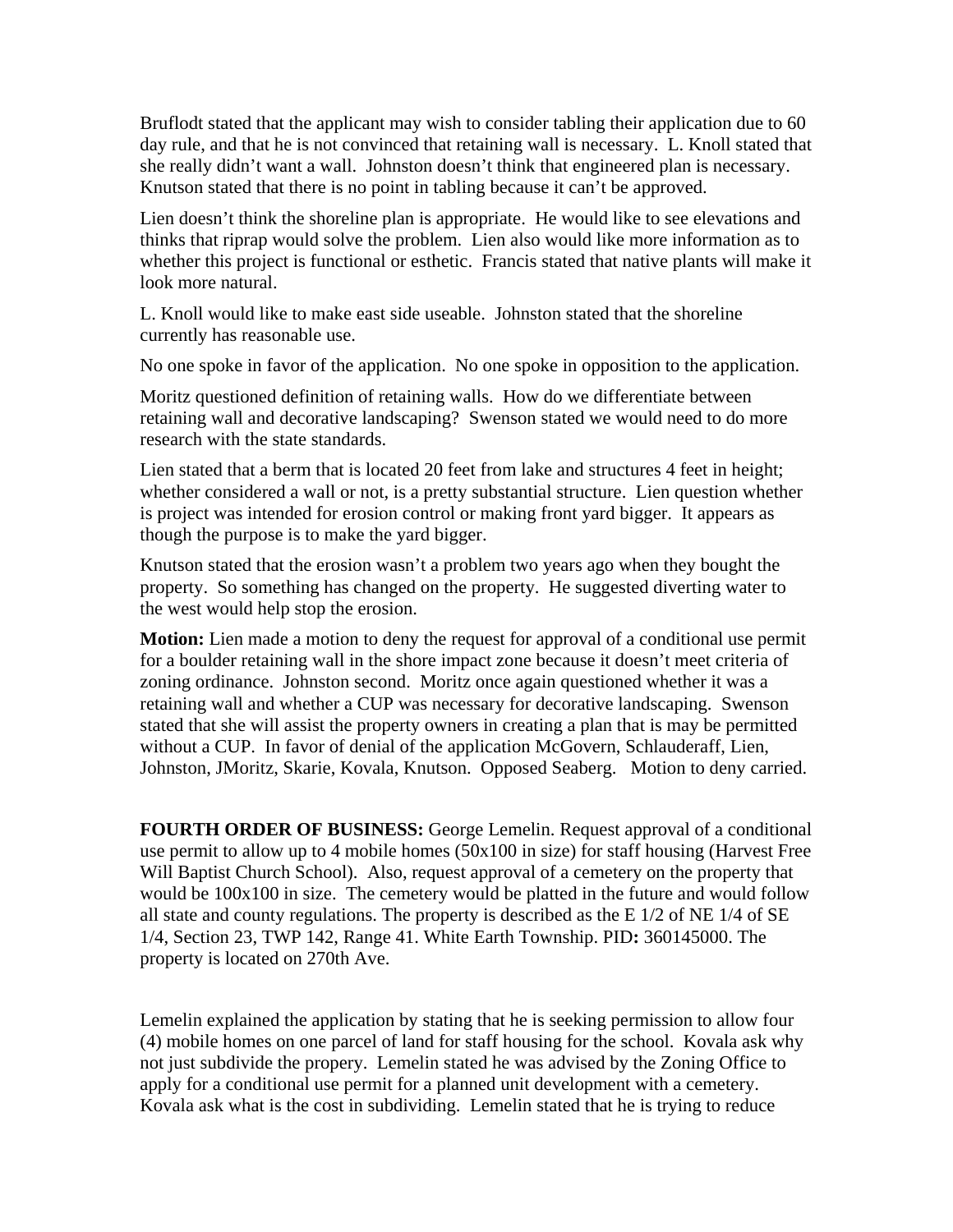costs since they are a nonprofit entity. Lemelin explained that the mobile homes would use as staff housing for approximately 2 years until the school is better established. Lien questioned whether a cemetery would need to be surveyed and suggested that it may reduce costs if the cemetery and home sites were surveyed all at the same time. Schlauderhaff questioned Lemelin about the septic system plans. Lemelin stated A-1 will complete the work next year and that they currently have a well that is 287 feet deep on the property. Lien asked Swenson whether or not a cemetery needed to be surveyed. Swenson stated there are state criteria and that a survey is not necessarily required. Seaberg questioned where the school is currently located. Lemelin stated that the school is currently one (1) mile away. Johnston would like to see it surveyed, but would not be opposed permitting it. Lien stated that it is a difficult decision, but feared of setting a poor precedent. He stated the area is currently a well-maintained project, but thinks that it should follow the ordinance. Johnston suggested approving the CUP for the staff and if not used for staff, the homes must be removed. Lemelin again stated that they would be removed in two (2) years.

No one spoke in favor of the application. No one spoke in opposition to the application. No written correspondence was submitted to the Zoning Office.

**Motion:** Johnston made a motion to approve a CUP to allow 4 mobile homes for staff housing, with the stipulation that the mobile homes be removed in the event they are not used for staff or the property must be surveyed to meet separate residential lot requirements. Schlauderhaff second. Knutson stated that it would be difficult enforce. Skarie stated that the board's judgment shouldn't be clouded because the request is from a church; the board just denied 3 RV's on a lake lot.

Bruflodt called for a vote on the motion presented Moritz, Johnston and Schlauderhaff in favor. All others opposed. Motion did not carried.

Lien made a motion to deny the application because it doesn't meet criteria of zoning ordinance. Skarie second. In favor of motion to deny application McGovern, Lien, Skarie, Kovala, Seaberg, and Knutson. Opposed to motion to deny Johnston, Moritz and Schlauderhaff. Motion to deny application carried.

**FIFTH ORDER OF BUSINESS:** Barry and Sue Schuchard. Request approval of a conditional use permit to replace an existing retaining wall system (that is failing) in the shore impact zone to prevent erosion. The property is described Agape Acres Bl 1 Lot 3, Section 15, TWP 138, Range 43 Cormorant Township, Middle Cormorant Lake. PID: R060500303.The property is located at 14849 Victory Lane.

Mr. Schuchard explained the application. He stated that there was an existing 3-tiered retaining wall on the property that was not engineered. It failed and the first two tiers were repaired with land alteration alone. However, the third tier is about to fail and land alteration alone will not stabilize the slope. Mr. Schuchard is an engineer. The slope on the property is approximately 1:1 and 25 feet high. A one tiered system would have to go too deep into the soil to provide enough strength, so Mr. Schuchard is proposing a two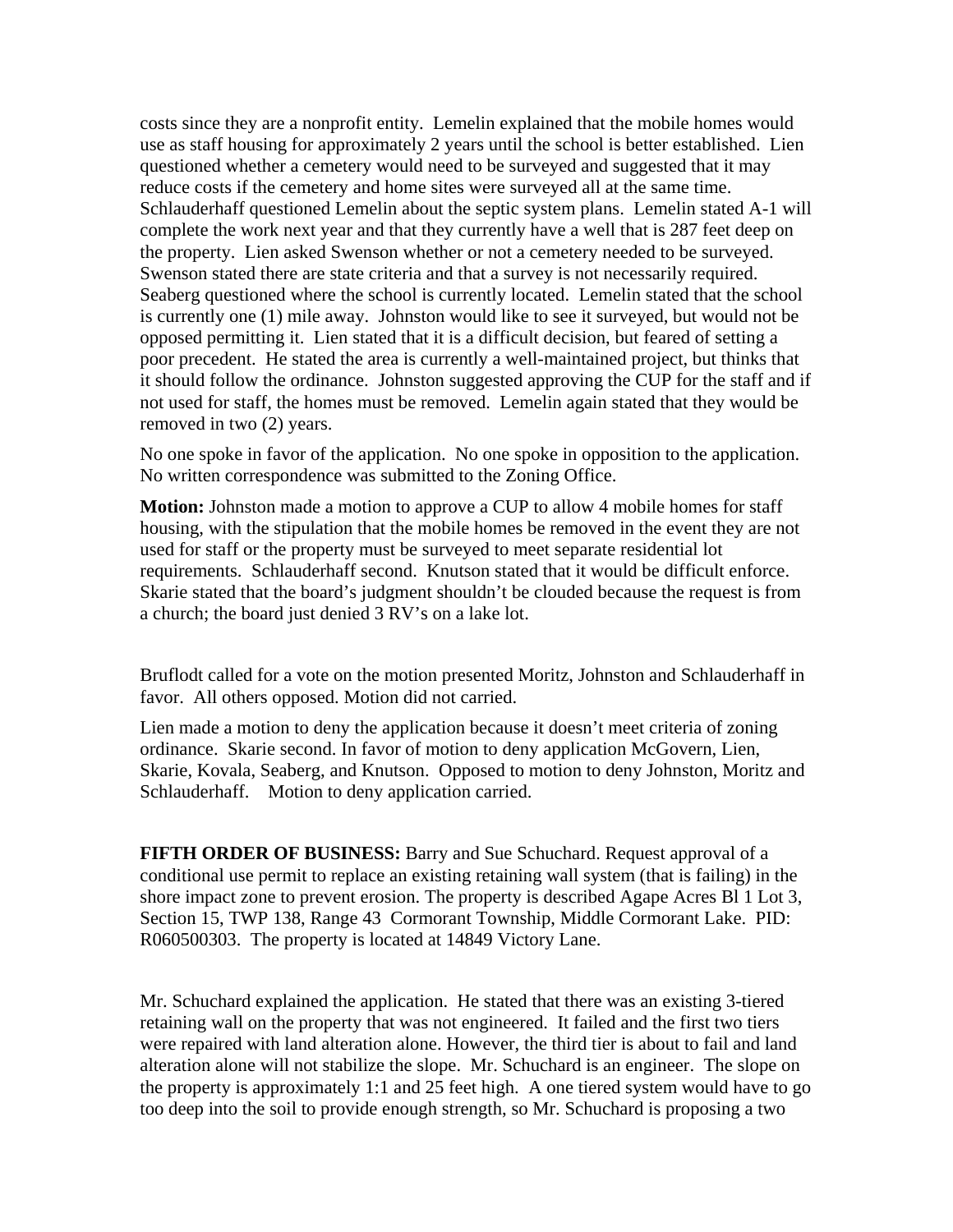(2)tiered system. A one (1) tiered system would require a 4 foot deep anchoring depth and it would damage the toe of the steep slope/bluff.

Kovala stated that it appears that something must be done with the existing nonconforming wall because it is on a severe slope. Bruflodt questioned why there was no vegetation on the slope. Applicant stated that he couldn't get it established because the erosion must be stopped first. Lien feels that the proposal does meet all 4 criteria for approval of retaining walls in the ordinance. Moritz stated that natural rock might be more acceptable. Johnston stated that there should be a berm on east and French drain but he does need a retaining wall, but the berm should also be required.

 No one spoke in favor of the application. No one spoke in opposition to the application. The Zoning Office received no written correspondence.

Lien believes this is a good project. Knutson agrees.

**Motion:** Kovala made a motion to approve the replacement of the failing retaining wall in the shore impact zone because it meets the criteria of the zoning ordinance with the stipulation that berms be placed on the property. Johnston second. Moritz would like a storm water management plan submitted to the zoning office prior to the construction of retaining wall to determine where that water is going to flow. All in favor. Motion carried.

**SIXTH ORDER OF BUSINESS:** Dennis and Peggy Olson. Request approval of a certificate of survey to subdivide a 40,000 sq ft parcel away from 40 acres. Also, request approval of a change of zone from agricultural to residential for the new 40,000 sq. ft. tract. The property is described as GOVT LOTS 7  $&$  8 LESS PLAT EMERALD BAY  $&$ LESS .09 AC IN GOVT LOT 7 & 2.38 AC GOVT LOT 8; 1/2 VAC RD N OF PLAT LOTS 1-3 & 26' OF LOT 4, Section 04, TWP 138, Range 43. Cormorant Township, Rossman Lake. PID: 060061000. The property is located at 13643 Rosman Erickson Rd.

Scott Walz explained the application the request is for a one residential lot subdivision of the larger property. He stated that it meets all the requirements of zoning ordinance.

Walz also requests that Becker County make a change to the zoning ordinance to allow substandard lots for back lots to be permanently attached to lake lots across the road similar to Ottertail County. This is beneficial as many of the lake lots are substandard in size and this allows for accessory structures to be placed across the road. The lots would not need to be large enough to accommodate a residence. It would be beneficial for the lake as there would not be the need to have as much impervious surface lake side and the property own would have reasonable use or their property.

Jim Kaiser spoke in support of Walz's proposal for the zoning ordinance change. He also stated that in addition to having accessory structures across the road it would be a good location for septic systems as they would also be located further from the lake.

No one spoke in favor of the application. No one spoke in opposition to the application. The Zoning Office received no written correspondence.